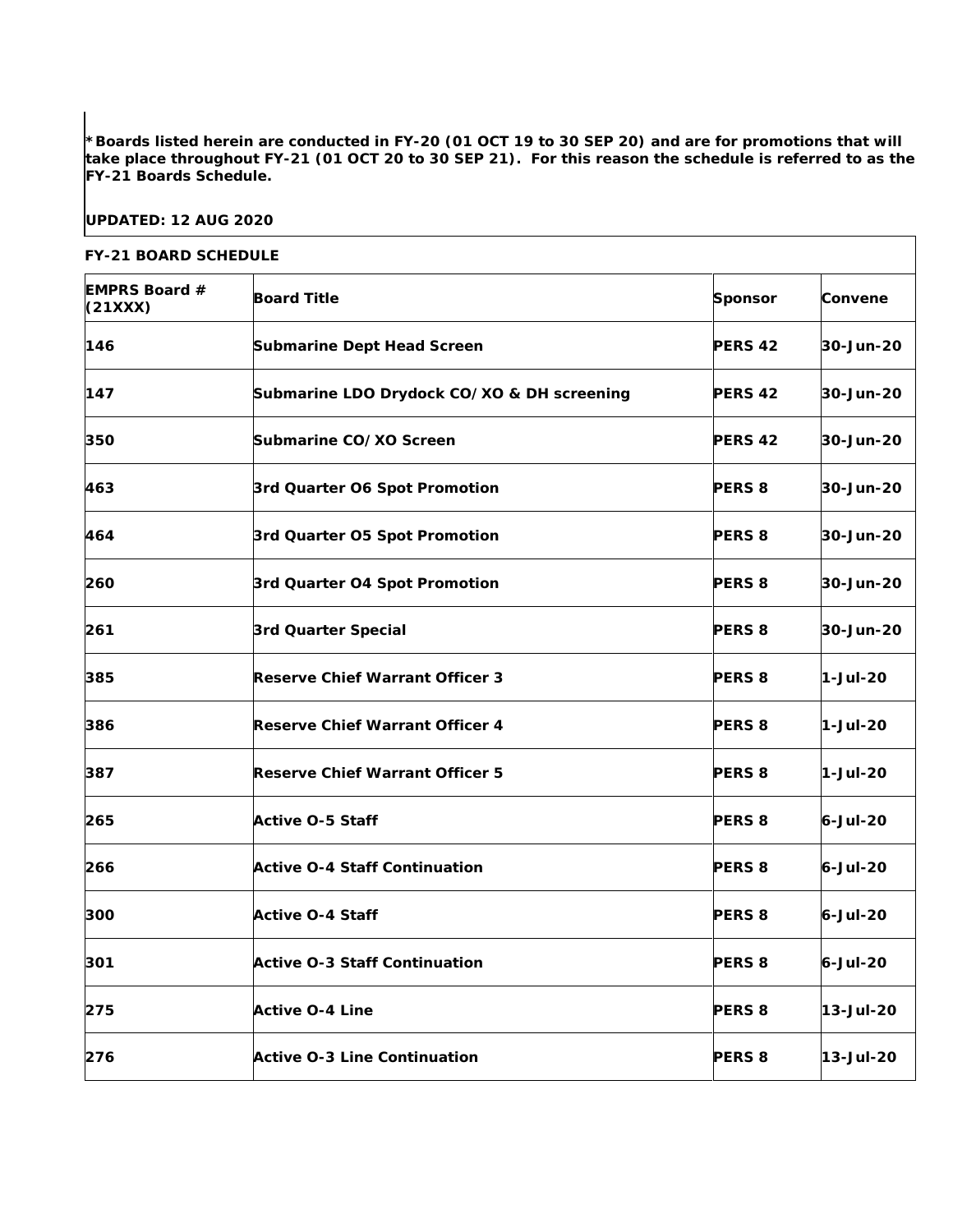| 600 | <b>Advanced Education Voucher (AEV)</b>                              | <b>NSTC</b>            | 16-Jul-20      |
|-----|----------------------------------------------------------------------|------------------------|----------------|
| 285 | <b>Reserve O-4 Line</b>                                              | <b>PERS 8</b>          | 20-Jul-20      |
| 286 | FTS O-4 Line                                                         | <b>PERS 8</b>          | 20-Jul-20      |
| 210 | <b>Active E-9</b>                                                    | <b>PERS 8</b>          | 27-Jul-20      |
| 235 | <b>Active E-8</b>                                                    | <b>PERS 8</b>          | 27-Jul-20      |
| 722 | <b>CNAFR Flight Surgeon</b>                                          | <b>CNATRA</b>          | 28-Jul-20      |
| 733 | <b>CNAFR SAU CO/RCC (RES AV CMD)</b>                                 | <b>CNATRA</b>          | 29-Jul-20      |
| 54  | Reserve CE <del>C Command</del>                                      | <b>PERS 4413</b>       | <b>VIRTUAL</b> |
| 57  | <b>Civil Engineer Corps CAPT Command</b>                             | <b>PERS 4413</b>       | <b>VIRTUAL</b> |
| 58  | Civil Engineer Corps CDR/LCDR Command and CO/XO<br><del>Screen</del> | <del>PERS 4413</del>   | <b>VIRTUAL</b> |
| 370 | <b>VADM Stockdale Leadership Award</b>                               | <b>N131L1</b>          | 11-Aug-20      |
| 220 | Test Pilot #2                                                        | <b>PERS 43</b>         | 13-Aug-20      |
| 404 | <b>Medical Dept Career Milestone Screen</b>                          | PERS 4415A   19-Aug-20 |                |
| 405 | <b>Medical Dept Command Screen</b>                                   | PERS 4415A 19-Aug-20   |                |
| 340 | Reserve O-4 Staff                                                    | <b>PERS 8</b>          | 31-Aug-20      |
| 341 | FTS O-4 Staff                                                        | <b>PERS 8</b>          | 31-Aug-20      |
| 332 | <b>Active Chief Warrant Officer 5</b>                                | <b>PERS 8</b>          | $1-Sep-20$     |
| 333 | Active Chief Warrant Officer 4 Continuation                          | <b>PERS 8</b>          | 1-Sep-20       |
| 330 | <b>Active Chief Warrant Officer 4</b>                                | <b>PERS 8</b>          | $1-Sep-20$     |
| 334 | <b>Active Chief Warrant Officer 3 Continuation</b>                   | <b>PERS 8</b>          | 1-Sep-20       |
| 329 | <b>Active Chief Warrant Officer 3</b>                                | <b>PERS 8</b>          | 1-Sep-20       |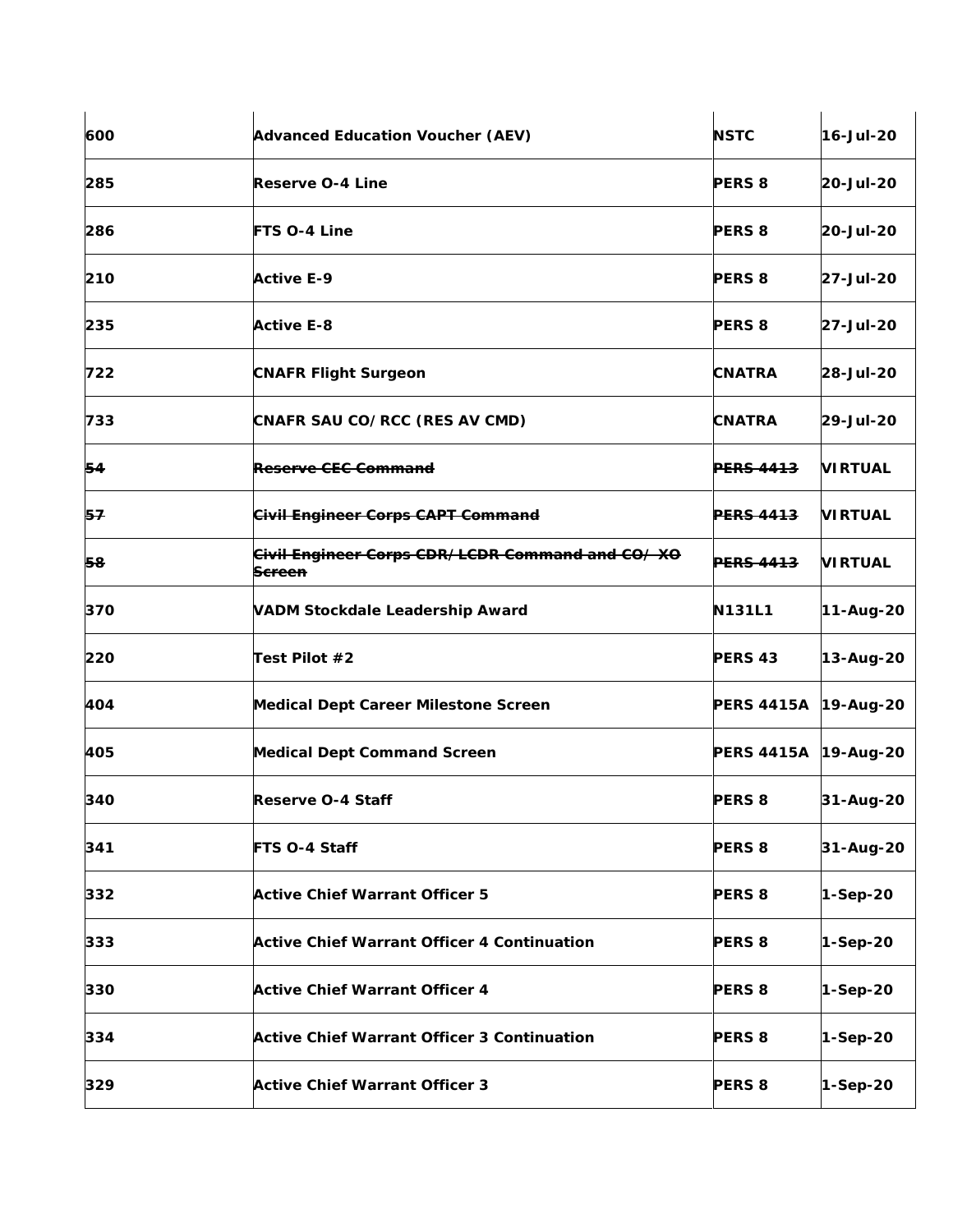| 331            | <b>Active Chief Warrant Officer 2 Continuation</b>                         | <b>PERS 8</b>         | 1-Sep-20       |
|----------------|----------------------------------------------------------------------------|-----------------------|----------------|
| 335            | <b>Reserve E-7</b>                                                         | <b>PERS 8</b>         | 8-Sep-20       |
| 336            | FTS E-7                                                                    | <b>PERS 8</b>         | 8-Sep-20       |
| 425            | O-5/O-6 Information Warfare Community Command &<br><b>Milestone Screen</b> | PERS <sub>47</sub>    | 9-Sep-20       |
| 430            | <b>Surface Dept Head Screen</b>                                            | PERS <sub>41</sub>    | 8-Sep-20       |
| 432            | <b>Surface Early Command Screen</b>                                        | <b>PERS 41</b>        | 8-Sep-20       |
| 415            | Reserve/FTS Major Command                                                  | PERS <sub>46</sub>    | 30-Sep-20      |
| 416            | <b>Full Time Support (FTS) Selective Retention</b>                         | <b>PERS 92</b>        | 30-Sep-20      |
| 360            | <b>Active E-7</b>                                                          | <b>PERS 8</b>         | 5-Oct-20       |
| 445            | <b>MSC DUINS</b>                                                           | <del>PERS 4415A</del> | <b>REMOVED</b> |
| 78             | <b>NJROTC Officer</b>                                                      | <b>NSTC</b>           | 14-Oct-20      |
| 79             | <b>NJROTC Enlisted</b>                                                     | <b>NSTC</b>           | 14-Oct-20      |
| <del>150</del> | <b>Nurse Corps Duty Under Instruction (DUINS)</b>                          | <del>PERS 4415A</del> | <b>REMOVED</b> |
| 302            | <b>Supply Corps Post Graduate Education Screen</b>                         | <b>PERS 4412</b>      | <b>VIRTUAL</b> |
| 85             | <b>Surface Major Command</b>                                               | <b>PERS 41</b>        | 9-Nov-20       |
| 431            | <b>Surface Early Command Screen</b>                                        | <b>PERS 41</b>        | 9-Nov-20       |
| 75             | <b>Medical Service Corps In-service Procurement</b>                        | PERS 4415A 11-Nov-20  |                |
| 721            | <b>Public Affairs Milestone Screen</b>                                     | <b>PERS448</b>        | 12-Nov-20      |
| 45             | <b>Active Aviation Major Command</b>                                       | PERS 43               | 16-Nov-20      |
| 46             | FTS/Reserve Aviation Major Command                                         | <b>PERS 46</b>        | 16-Nov-20      |
| 426            | IWC 0-4 MS/XO/OIC                                                          | <b>PERS 47</b>        | 16-Nov-20      |